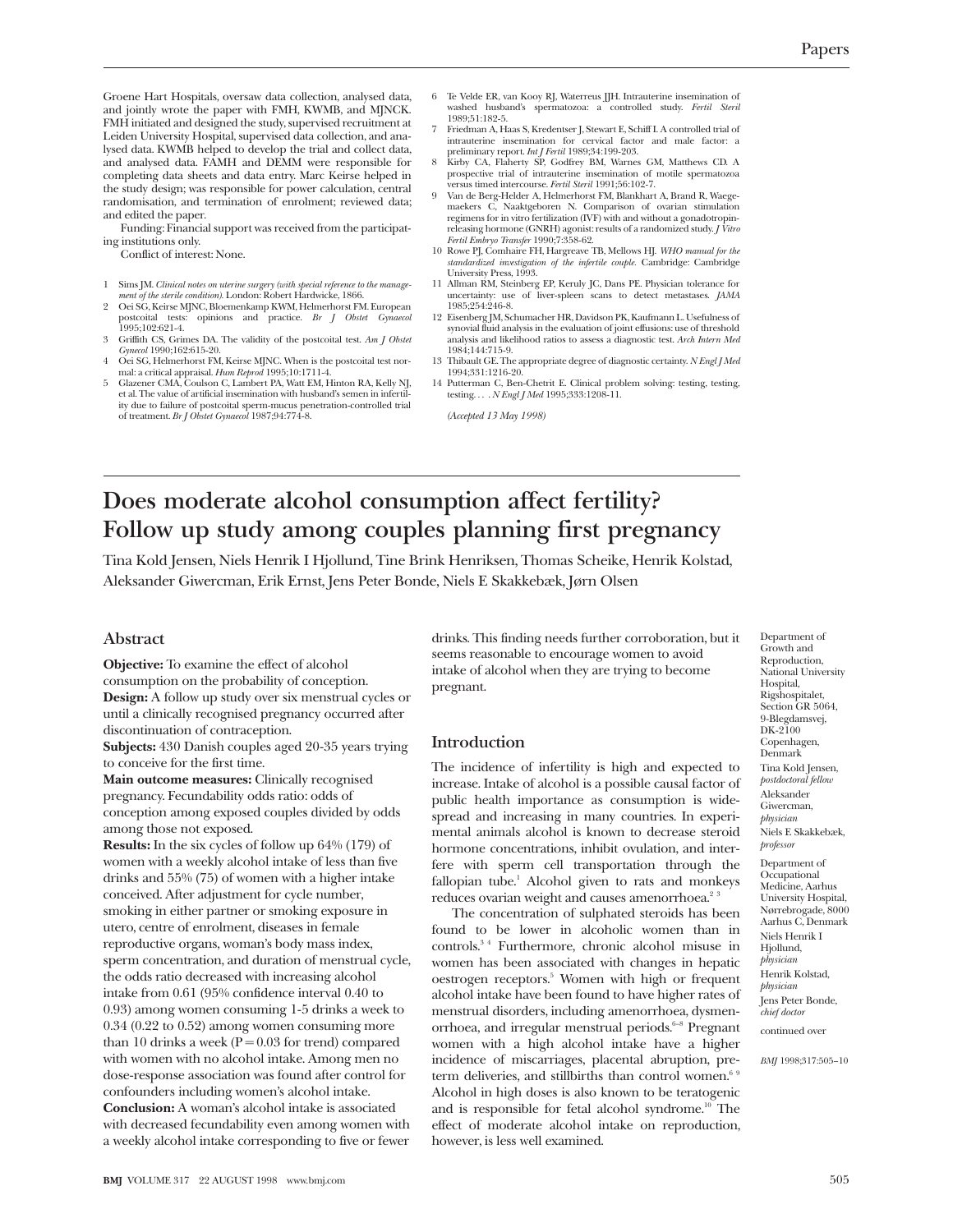Perinatal Epidemiological Research Unit, Department of Obstetrics and Gynaecology, Aarhus University Hospital Tine Brink Henriksen, *physician* Erik Ernst, *physician*

Department of Biostatistics, University of Copenhagen, 2200 Copenhagen N Thomas Scheike, *associate professor of biostatistics*

Danish Epidemiology Sciences Centre, Aarhus University, Hoegh-Guldbergs Gade 10, 8000 Aarhus C Jørn Olsen, *professor*

Correspondence to: Dr Kold Jensen tk.jensen@ winsloew.ou.dk

Fecundability is defined as the probability of achieving conception or a recognised pregnancy in a menstrual cycle. The time (number of months) to pregnancy or cycles to pregnancy it takes a sexually active couple to conceive and carry the pregnancy to clinical recognition has been used as a measure of fecundability. Time to pregnancy has been associated with lifestyle factors such as the woman's smoking and caffeine intake,<sup>11–15</sup> but few studies have investigated the relation between fecundability and alcohol intake in either partner.<sup>16–20</sup> Most studies have found no effect of moderate alcohol intake in women, whereas a high intake has been associated with reduced fecundability.17 18 None of the studies have used prospective data.

We conducted a follow up study among couples who were trying to conceive for the first time, with repeated measurements of alcohol intake over six menstrual cycles, to examine the hypothesis that alcohol consumption decreases fecundability and to determine the threshold, if any.

# **Subjects and methods**

#### **Study population**

From 1992 to 1995 a total of 430 couples were recruited after a nationwide mailing of personal letters to 52 255 trade union members (metalworkers, office workers, nurses, and day care workers) who were 20-35 years old, lived with a partner, and had no children. Couples without previous reproductive experience who intended to discontinue contraception to become pregnant were eligible for enrolment. The exact number of eligible couples in the source population of 52 255 people was unknown. Under the assumption that 75% of pregnancies in Denmark are planned, an average participation rate of 16% was estimated by using data from union, age, parity, and calendar specific birth rates obtained from the Danish civil registration system. A detailed description of the study cohort is provided elsewhere.<sup>21</sup>

#### **Enrolment and follow up**

The couples were enrolled into the study when they discontinued birth control and were followed for six menstrual cycles or until a clinically recognised pregnancy. The couples were enrolled at two centres in Denmark: the department of occupational medicine in Aarhus (west centre) and the department of growth and reproduction in Copenhagen (east centre). At enrolment both partners filled in a questionnaire on demographic, medical, reproductive, occupational, and lifestyle factors and the men provided a semen sample. During follow up the women recorded vaginal bleeding and sexual intercourse daily, and one additional semen sample was collected during the menstrual period of each cycle. Finally, couples completed a monthly questionnaire on changes in occupational exposures and lifestyle factors.

The couples were asked to report on smoking and intake of alcohol and caffeine as average daily or weekly consumption during the week before completion of the questionnaire. Smoking habits were reported as the average number of cigarettes, cigars, or pipes smoked a day. The key question on intake of alcohol intake was: "How much did you consume of the following beverages during the last week: bottles of

beer (0.33 l), glasses of wine and spirits (about 12 g alcohol in each)." The total weekly alcohol intake (number of drinks) was calculated by summing the intake of beer, wine, and spirits. Intake of coffee, tea, and beverages containing chocolate was measured as the average number of cups a day, and consumption of cola drinks was measured as the average weekly number of bottles [0.25 l] consumed to estimate each person's daily caffeine intake.<sup>22</sup> If the information on lifestyle factors was missing in a monthly questionnaire the person was assumed to have consumed the same amount of caffeine and alcohol or smoked the same number of cigarettes as during the previous month.

The participants were also asked: "Did your mother smoke when she was pregnant with you?" and to report whether this information was provided by their mother or not. Body mass index was calculated as weight divided by height squared ( $\text{kg/m}^2$ ). Reported diseases associated with fecundability (salpingitis, ovarian cysts, gonorrhoea, peritonitis, epididymitis, adult parotitis, testicular cancer, and cryptorchidism) were transformed into one variable (present or not present) for both men and women.

Women recorded sexual intercourse daily, but this information was missing for 336 cycles (available for 1325 cycles). If the information was missing in one cycle the frequency of sexual intercourse was assumed to be the same as during the previous months, but in 205 cycles (88 couples) no diary information on sexual intercourses was obtained because the women became pregnant in the first cycle before the diaries were handed out. Therefore, this information was not used, and we excluded cycles with no intercourse from day 11 to 20 in the cycle as no couples who refrained from intercourse in that period became pregnant (47 cycles).

The number of cycles to pregnancy or to the end of follow up were calculated from the day the couples discontinued contraception. Day 1 of the cycle was defined as the day of onset of menstrual bleeding. If the discontinuation was 10 days or more before the first day of the next menstrual bleeding or the expected day of the next menstrual bleeding (calculated from last menstrual bleeding and cycle length) the cycle was counted as the first. For other couples the first cycle was that after the first menstrual bleeding after discontinuation of contraception. Couples who dropped out of the study before the six follow up cycles were censored at the cycle in which they stopped participation  $(n=22)$ . Data were available on 1661 cycles. Seven couples were excluded because of azoospermia. A total of 423 couples with 1596 cycles were included in the analyses.

#### **Statistical analyses**

Alcohol intake was categorised before the analyses into five levels; 0, 1-5, 6-10, 11-15, and  $>$  15 drinks a week and was also entered as a continuous variable. Furthermore, we computed the mean alcohol intake for all reported cycles. We also compared couples with a weekly alcohol intake of over five drinks in the entire follow up period with couples with a lower weekly intake in all cycles (this was performed for men and women separately). No significant interaction between alcohol intake and caffeine or smoking was found. Accordingly no interaction terms were entered in the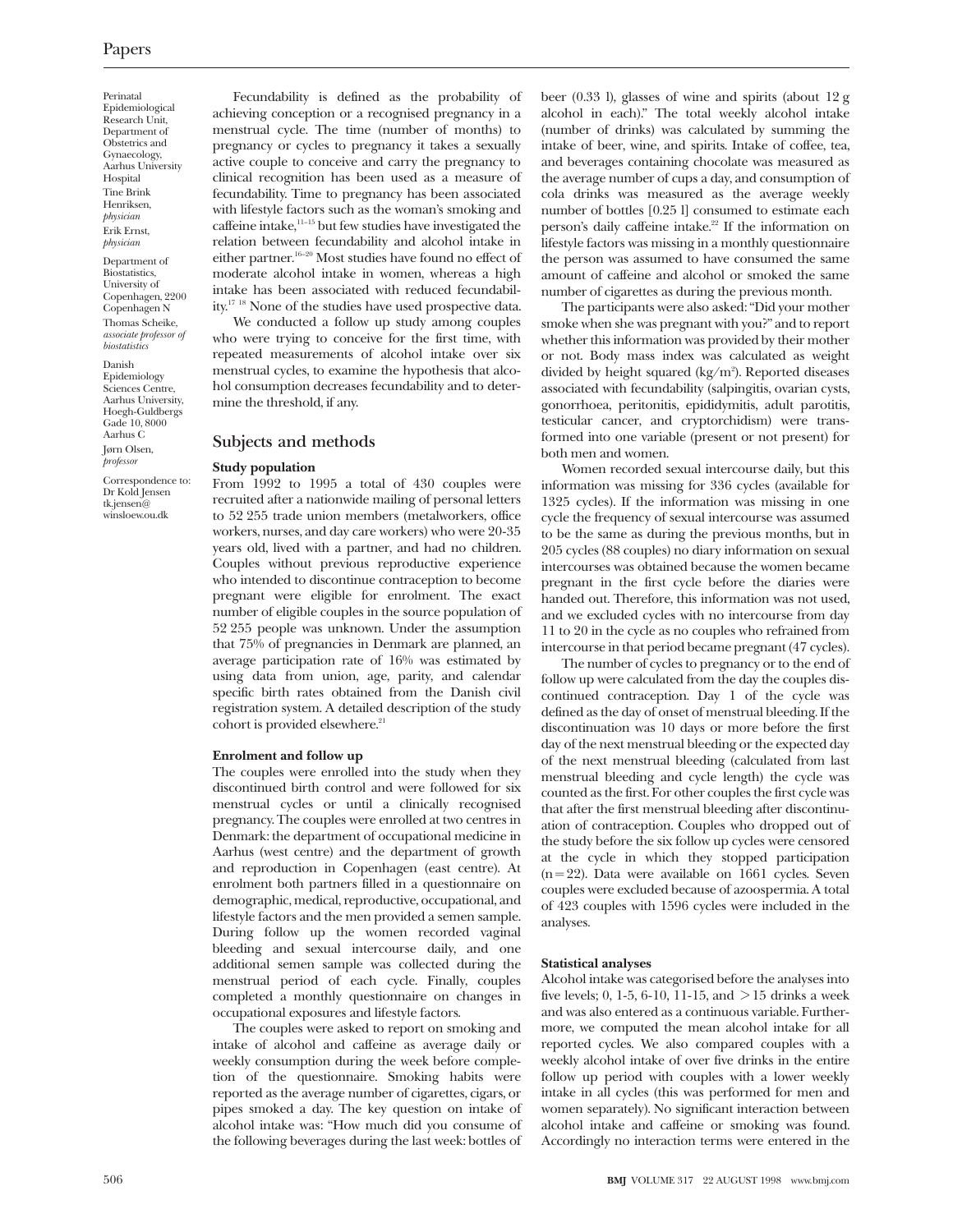multiple logistic regression analyses, but smoking and caffeine intake were entered as confounders.

The time to pregnancy by level of alcohol intake was analysed by survival analysis techniques, which are equivalent to logistic regression on the total number of observed cycles with the outcome "pregnant/not pregnant." Fecundability denotes the probability of obtaining a clinically recognised pregnancy in a menstrual cycle among couples not pregnant in the previous cycles. The fecundability odds ratio measures the odds of conception among exposed couples divided by the odds among those not exposed. Other variables mentioned above were excluded stepwise and if the point estimate of the association between alcohol intake and fecundability changed by less than 10% after exclusion, the variable was removed from the final model. Those variables which did not affect point estimates by 10% or more were also not significant at the 5% level.

Potential confounders were examined in bivariate analyses by comparing couples who became pregnant within six cycles with couples who did not. The following variables were related to becoming pregnant during follow up: the woman's age, smoking in either partner or smoking exposure in utero, diseases in the reproductive system of either partner, sperm concentration (categorised as  $\leq 10$ , 10-19, 20-49, and  $>49$ million/ml), duration of menstrual cycle, use of oral contraceptives as last method of birth control, and the woman's body mass index. Variables not associated with fecundability were centre of enrolment, age at menarche, the man's body mass index, the man's age, and caffeine intake of both partners.

The square root transformed continuous alcohol intake was entered into the multivariate model. Furthermore, dummy variables were created for each source of alcohol intake. Also, men and women who reported alcohol intake from only beer, only wine, or from other sources were included in all analyses to determine the independent effect of each. Fecundability odds ratios are presented with 95% confidence intervals.

# **Results**

In the first cycle 120 (28%) women reported no weekly alcohol intake, and 73 (17%) had no alcohol intake during all cycles. The mean weekly alcohol intake among women was four drinks. Among men, 42 (10%) reported no alcohol intake during the week before enrolment; overall, the mean weekly intake was 9.5 drinks. The main source of alcohol intake for women was wine whereas the men more often drank beer. Eighty two (19%) women and 112 (27%) men drank spirits in the first cycle.

Table 1 shows the characteristics of women with and without a weekly alcohol intake during the first cycle. Alcohol intake was mainly associated with their own and their partners' smoking habits, caffeine consumption, and alcohol intake. Women with any alcohol intake were less likely to have used oral contraceptives before trying to get pregnant, had a lower body mass index, and were older.

Among women with a reported average weekly alcohol intake below five drinks, 179/280 (64%) conceived within six cycles compared with 75/136 (55%) women with a higher intake. Among the men the figures were 90/134 (67%) and 164/282 (58%), respectively.

**BMJ** VOLUME 317 22 AUGUST 1998 www.bmj.com 507

**Table 1** Characteristics of study population according to any alcohol intake in women. Data based on information provided in first questionnaire (n=430). Figures are numbers (percentage) of subjects

| Yes $(n=310)$<br>0<br>193 (45)<br>74 (17)<br>28(7)<br>15(3)<br>9(3)<br>98 (32)<br>83 (27)<br>60 (19)<br>60 (19)<br>216 (70)<br>94 (30)<br>220 (71) |
|----------------------------------------------------------------------------------------------------------------------------------------------------|
|                                                                                                                                                    |
|                                                                                                                                                    |
|                                                                                                                                                    |
|                                                                                                                                                    |
|                                                                                                                                                    |
|                                                                                                                                                    |
|                                                                                                                                                    |
|                                                                                                                                                    |
|                                                                                                                                                    |
|                                                                                                                                                    |
|                                                                                                                                                    |
|                                                                                                                                                    |
|                                                                                                                                                    |
|                                                                                                                                                    |
|                                                                                                                                                    |
| 90 (29)                                                                                                                                            |
|                                                                                                                                                    |
| 161 (57)                                                                                                                                           |
| 123 (43)                                                                                                                                           |
| 161 (57)                                                                                                                                           |
| 119 (43)                                                                                                                                           |
|                                                                                                                                                    |
| 164 (53)                                                                                                                                           |
| 120 (39)                                                                                                                                           |
| 26(8)                                                                                                                                              |
| 97 (31)                                                                                                                                            |
| 145 (47)                                                                                                                                           |
| 68 (22)                                                                                                                                            |
|                                                                                                                                                    |
| 6(2)                                                                                                                                               |
| 243 (81)                                                                                                                                           |
| 53 (17)                                                                                                                                            |
|                                                                                                                                                    |
| 6(2)                                                                                                                                               |
| 55 (21)                                                                                                                                            |
| 48 (19)                                                                                                                                            |
| 93 (37)                                                                                                                                            |
| 53 (21)                                                                                                                                            |
|                                                                                                                                                    |
| 99 (32)                                                                                                                                            |
| 211 (68)                                                                                                                                           |
|                                                                                                                                                    |
| 56 (18)                                                                                                                                            |
| 192 (63)                                                                                                                                           |
| 59 (19)                                                                                                                                            |
|                                                                                                                                                    |
| 97 (31)                                                                                                                                            |
| 185 (60)                                                                                                                                           |
|                                                                                                                                                    |
| 27(9)                                                                                                                                              |
| 40 (13)                                                                                                                                            |
| 185 (60)                                                                                                                                           |
| 84 (27)                                                                                                                                            |
|                                                                                                                                                    |
| 282 (91)                                                                                                                                           |
| 28 (9)                                                                                                                                             |
| 275 (89)                                                                                                                                           |
| 35 (11)                                                                                                                                            |
|                                                                                                                                                    |
| 170 (55)                                                                                                                                           |
| 140 (45)                                                                                                                                           |
|                                                                                                                                                    |
| 17(41)                                                                                                                                             |
| 127 (23)<br>73 (30)                                                                                                                                |
|                                                                                                                                                    |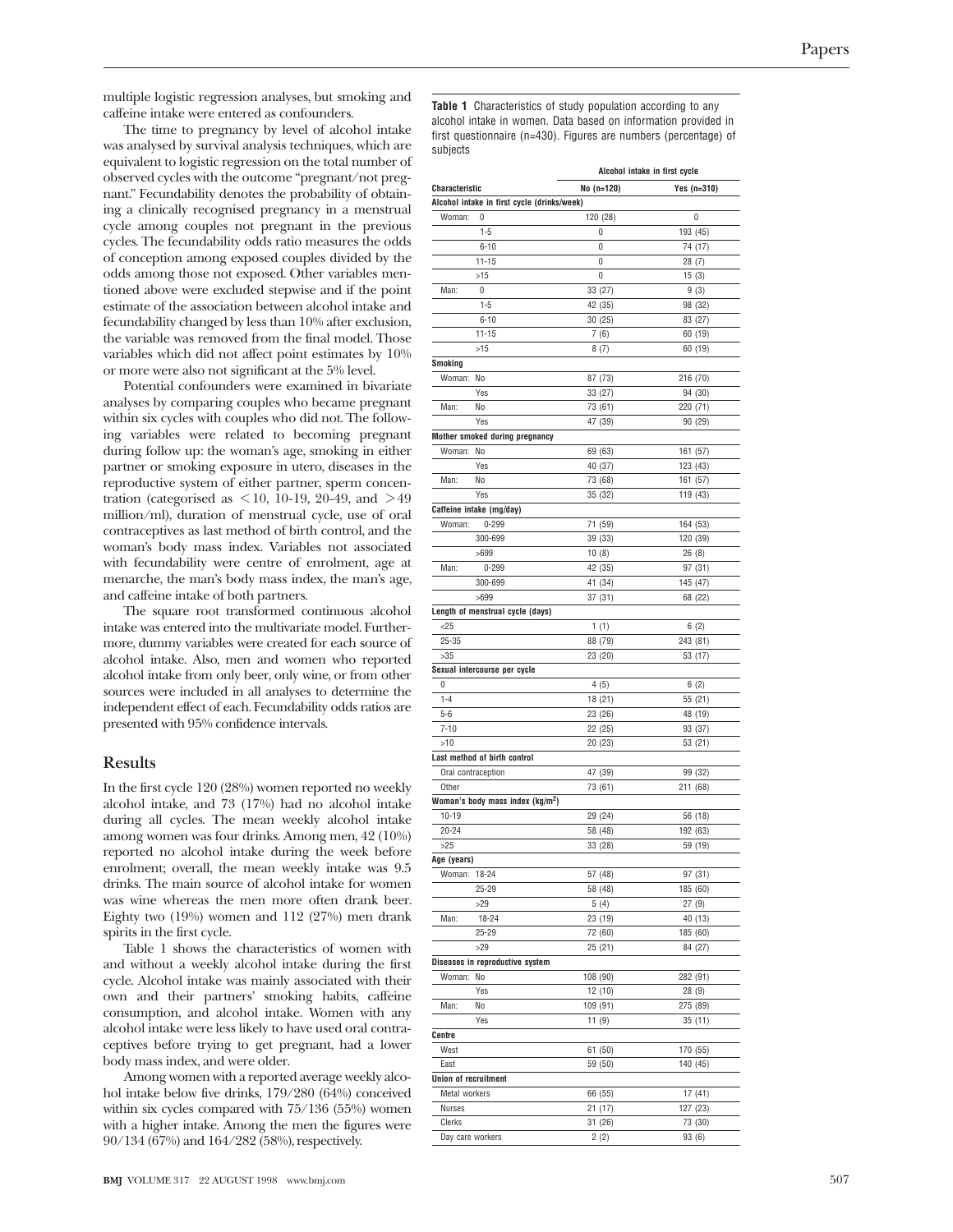**Table 2** Fecundability odds ratios (95% confidence intervals) according to alcohol intake and sex (logistic regression analysis performed for each sex separately)

| No of<br>cycles | Odds ratio            | Adjusted* odds ratio |
|-----------------|-----------------------|----------------------|
|                 |                       |                      |
| 388             | 1                     | 1                    |
| 771             | $0.74$ (0.54 to 1.01) | 0.61 (0.40 to 0.93)  |
| 283             | 0.73 (0.48 to 1.10)   | 0.55 (0.36 to 0.85)  |
| 102             | 0.50 (0.28 to 0.98)   | 0.34 (0.22 to 0.52)  |
| 52              | $0.66$ (0.28 to 1.51) | 0.34 (0.11 to 1.07)  |
|                 |                       |                      |
| 151             | 1.09 (0.68 to 1.76)   | 0.91 (0.51 to 1.62)  |
| 519             | 1                     |                      |
| 390             | 1.09 (0.77 to 1.54)   | 1.02 (0.68 to 1.51)  |
| 229             | 0.76 (0.48 to 1.19)   | 0.76 (0.46 to 1.26)  |
| 307             | 0.82 (0.55 to 1.23)   | 0.83 (0.53 to 1.30)  |
|                 |                       |                      |

\*Adjustments for women were cycle number, smoking in either partner and smoking exposure in utero, centre of enrolment, diseases in female reproductive organs, women's body mass index, use of oral contraception before conception attempt, sperm concentration, and duration of menstrual cycle categorised in table 1 and entered as dummy variables equal to number of categories minus 1. Adjustments for men were cycle number, smoking in either partner and smoking exposure in utero, centre of enrolment, diseases in female reproductive organs, women's alcohol intake and body mass index, use of oral contraception before conception attempt, and duration of menstrual cycle categorised in table 1 and entered as dummy variables equal to number of categories minus 1.

**Table 3** Adjusted fecundability odds ratios\* (95% confidence interval) according to alcohol intake from three different sources (spirits, wine, and beer) categoried as 1-5 and >5 drinks a week and entered simultaneously in logistic regression analysis (performed for both sexes separately). Reference groups are men and women with no alcohol intake

| No of alcohol drinks<br>per week | Women                 | Men                   |
|----------------------------------|-----------------------|-----------------------|
| Spirits:                         |                       |                       |
| $1 - 5$                          | $0.95$ (0.61 to 1.50) | 1.37 (0.95 to 1.98)   |
| >5                               | 0.67 (0.18 to 2.46)   | 0.95 (0.41 to 2.22)   |
| Wine:                            |                       |                       |
| $1 - 5$                          | $0.61$ (0.42 to 0.90) | 1.11 (0.78 to 1.59)   |
| >5                               | $0.60$ (0.33 to 1.10) | 0.70 (0.41 to 1.21)   |
| Beer:                            |                       |                       |
| $1 - 5$                          | 0.83 (0.57 to 1.23)   | $0.83$ (0.53 to 1.32) |
| >5                               | $0.61$ (0.24 to 1.56) | 0.75 (0.45 to 1.25)   |
|                                  |                       |                       |

\*See footnote to table 2.

Table 2 shows the unadjusted and adjusted odds ratios among men and women with different alcohol intake. The odds ratio decreased with increasing alcohol intake among women from 0.61 (95% confidence interval 0.40 to 0.93) among women consuming  $1-5$  drinks a week to  $0.34$   $(0.22)$  to  $0.52)$ among women who consumed more than 10 drinks a week ( $P = 0.03$  for trend). This association was adjusted for cycle number, smoking in either partner or smoking exposure in utero, centre of enrolment, diseases in female reproductive organs, use of oral contraception before conception attempt, woman's body mass index, sperm concentration, and the duration of menstrual cycle. We excluded the duration of the menstrual cycle as this could be part of a causal pathway, but it did not change the reported associations. Among the men no possible doseresponse association was seen after control for the above confounders, excluding semen quality (as this could mediate the effect) but including the woman's

alcohol intake (yes/no)  $(P=0.3$  for trend). An association with fecundability was also found among men and women with a mean weekly alcohol intake above five drinks and among couples with a high alcohol intake (above five drinks a week) during the entire follow up period. A square root transformation on alcohol intake was entered in the multiple regression analysis with the four alcohol categories, but it did not improve the fit of the model significantly.

Additional analyses were conducted to determine whether the results were due to any specific type of alcohol or whether they were consistent among drinkers of spirits, beer, and wine (table 3). The analyses did not improve the fit of the model containing the variables for total alcohol intake. Analyses were also carried out separately for women who reported drinking only wine (375 cycles) and among men drinking only beer (352 cycles). All of these models showed association with fecundability to the same extent as the total alcohol consumption.

# **Discussion**

Alcohol intake in women but not in men was associated with reduced fecundability. The reduction was independent of the sources of alcohol (spirits, wine, or beer). We obtained detailed and repeated information on the alcohol intake from three different sources. The alcohol intake was reported during each cycle before any knowledge about occurrence of pregnancy in that specific cycle. Information on alcohol intake in each cycle was recorded as the intake during the week before completion of the questionnaire, which was filled in on day 21 of the cycle. Thus, the effect on fecundability was confined to alcohol intake on days 14-21 in the cycle. As we obtained only the weekly intake we cannot determine if the decrease in fecundability was due to a constant use or a high intake during this week. The mean alcohol intake on days 14-21 during the entire follow up was calculated and results revealed similar associations with fecundability.

Alcohol intake is probably underreported, but the misclassification is most likely independent of cycle outcome. If the magnitude of underreporting was similar for all levels of exposure the trend analyses would be correct but the risk overestimated at the reported values. If the couples with high alcohol intake are more likely to underreport their intake than the couples with low intake, however, this would bias the risk towards high values.

We collected repeated information from both men and women on various potential confounding factors which have been only partly adjusted for in previous studies. Despite extensive adjustment for several potential confounders, residual confounding may still be present. In some studies alcohol intake has been associated with social class<sup>23</sup> and other lifestyle factors including diet, $24 \times 25$  for which we obtained no information. Wine is more often consumed by people in the higher social classes in Denmark, whereas beer drinking is more common in the lower social classes.<sup>23</sup> That fecundability decreased similarly with increasing alcohol intake among consumers of wine, spirits, and beer indicates that our findings were not due to confounding by social class.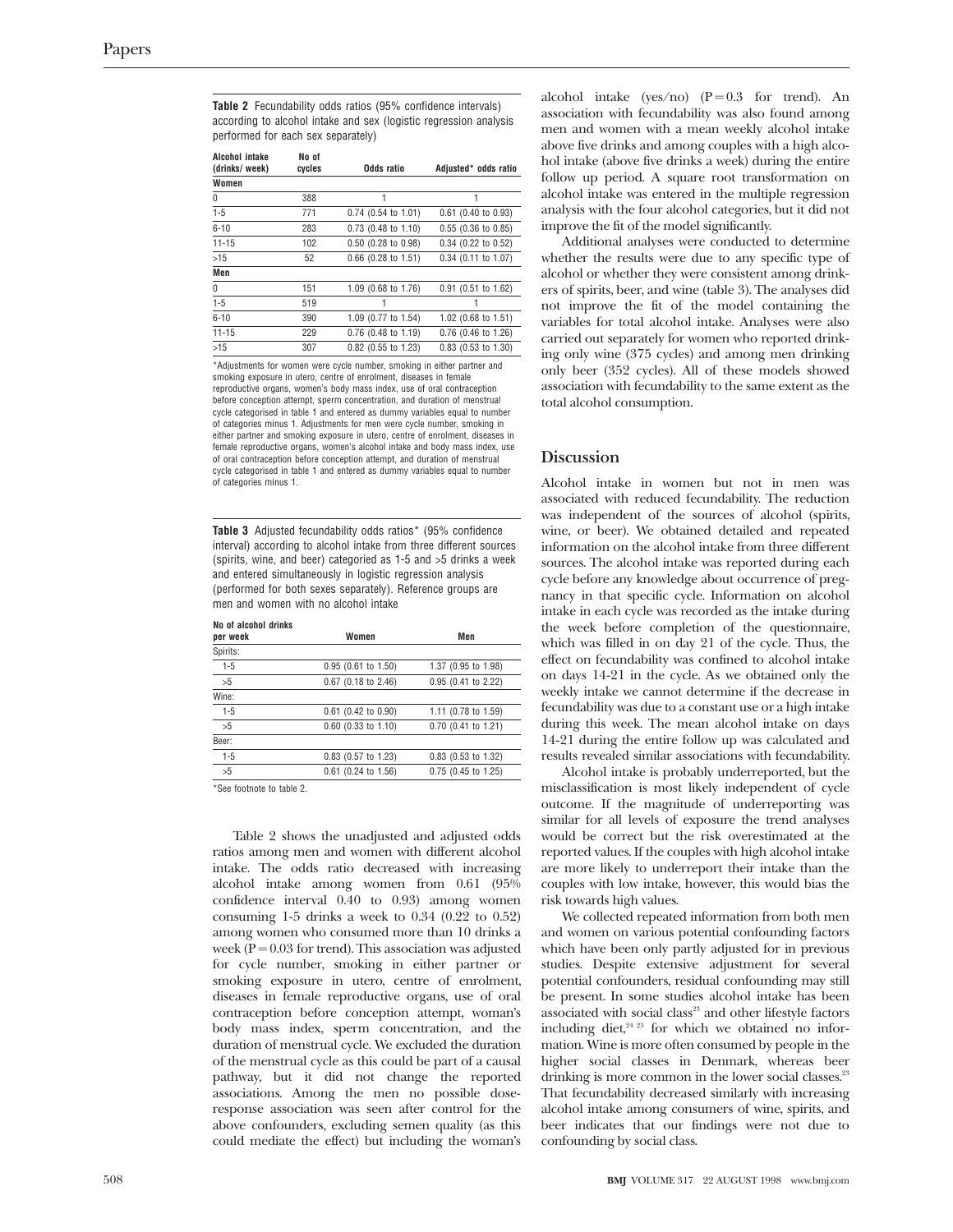Frequency of sexual intercourse was not analysed as a confounder as diary information on this was missing among couples who became pregnant in the first cycle. A higher proportion of women with alcohol intake in the first cycle had intercourse more than six times per cycle than women who had no alcohol intake in the first cycle (see table 1), which would yield an underestimation of the effect of alcohol when frequency of intercourse was not adjusted for. We repeated the analyses without excluding the cycles in which intercourse between day 11 and day 20 was not reported and including sexual intercourses in categories (as in table 1). This failed to change the association between women's alcohol intake and fecundability, although the estimates were no longer significant because of the smaller sample size (odds ratio 0.47  $(0.13$  to 1.69) in women consuming  $> 15$  units a week).

#### **Possible bias**

The rate of pregnancies per cycle and the proportion of women who became pregnant during six cycles with unprotected intercourse (65%) was slightly lower in this study than in some of the previously published follow up studies.<sup>14 26</sup> Study designs and methods differed, however, and the populations are not necessarily comparable. Recruitment bias may explain the low pregnancy rate in six cycles if couples with suspected fertility problems are included more often. To avoid this source of bias, couples should be unaware of their reproductive capacity and have used contraception before the study, but couples using less reliable methods of contraception for a longer time might suspect fertility problems. Bias in relation to the reported associations between fecundability and alcohol intake is likely only if infertile couples with high alcohol intake were oversampled. This is unlikely as alcohol intake is not an established risk factor for infertility.

The exclusion of couples with unplanned pregnancies may cause selection bias, and the magnitude of this bias cannot be ruled out as only couples planning a pregnancy were invited to take part in the study. If alcohol intake is associated with irregular use of birth control, or the use of less effective methods, the fecundability of alcohol consumers will be underestimated. Also, the repetitive measurement of alcohol intake during follow up may change the intake. The alcohol intake was, however, relatively constant across cycles.

#### **Effect of alcohol on women's fertility**

The observed reduction of female fecundability even among women with a low alcohol intake (five drinks a week) was unexpected and has not previously been reported.16–20 The observation that higher alcohol intake is associated with reduced fecundability is supported by previous studies.<sup>17 18</sup> The biological evidence for a detrimental effect of alcohol on female fecundability<sup>1-3</sup> <sup>27</sup> may indicate an effect of a moderate intake at critical time periods around the time of conception. We obtained information on alcohol intake around ovulation but most other studies have relied on more general exposure data, such as average alcohol intake before conception, that was obtained only once during follow up or retrospectively (with recall of up to several years). This is more likely to lead to misclassification and underreporting of exposure. One study among women receiving artificial donor insemination

## **Key messages**

- $\bullet$  As alcohol consumption is widespread and increasing in many countries, even a minor effect on fertility is of public health interest
- Some studies have found that women with high alcohol intake take longer to become pregnant, but none have found that moderate intake has an effect
- The probability of conception in a menstrual cycle decreased with increasing alcohol intake in women, even among those drinking five or fewer drinks a week
- + Women who are trying to conceive should be encouraged to avoid intake of alcohol

reported slightly higher fecundability in women consuming 1-10 glasses of alcoholic beverage the week before insemination than in women with no alcohol intake.19 The women were not asked about changes in alcohol intake over the study period, and a quarter of the women who became pregnant reported a different alcohol intake after the the study period than during it.

Two studies found no effect even of high weekly alcohol intake (more than 12 drinks) on fecundability.16 28 In one study the mean time from exposure to questioning was almost 10 years, and recall bias probably explains the negative findings.<sup>28</sup> The other study included only a few women from one occupational group, and 60% had tried to conceive before enrolment in the study.16 Two other studies found no association between alcohol intake and fecundability at low exposures, but a detrimental effect was found among women who consumed more than eight drinks a week.17 18 Data were obtained retrospectively during pregnancy, which may have affected the results.

Several retrospective studies have found no significant unadjusted effect of alcohol intake in women, $142930$ and some studies that have included alcohol intake as a confounder in the multivariate analysis of other risk factors have found no independent effect.<sup>12 20 31 32</sup> Several case-control studies have found that infertile women who seek medical care have a significantly higher alcohol intake than women who become pregnant naturally.6 8 33 These studies are vulnerable to selection bias, however, as only half of all couples with infertility problems seek medical care.<sup>34 35</sup> Also, the couples with problems may have to remember their intake further back in time than those without problems (controls), which may cause bias, and couples with problems may have changed their drinking habits because of their infertility. One study included no information on when alcohol exposure was assessed, and exposure was measured as no use or frequent use.8 The quality of our data on alcohol exposure may thus be better than other published studies with respect to accuracy and time specificity, and that may explain our findings of decreased fecundability even at low alcohol exposures.

No effect of men's alcohol intake on fecundability was observed, which is consistent with other studies.16 18 28 Only a few studies have evaluated the effect of alcohol intake on semen quality and no association has been found.<sup>36-39</sup>